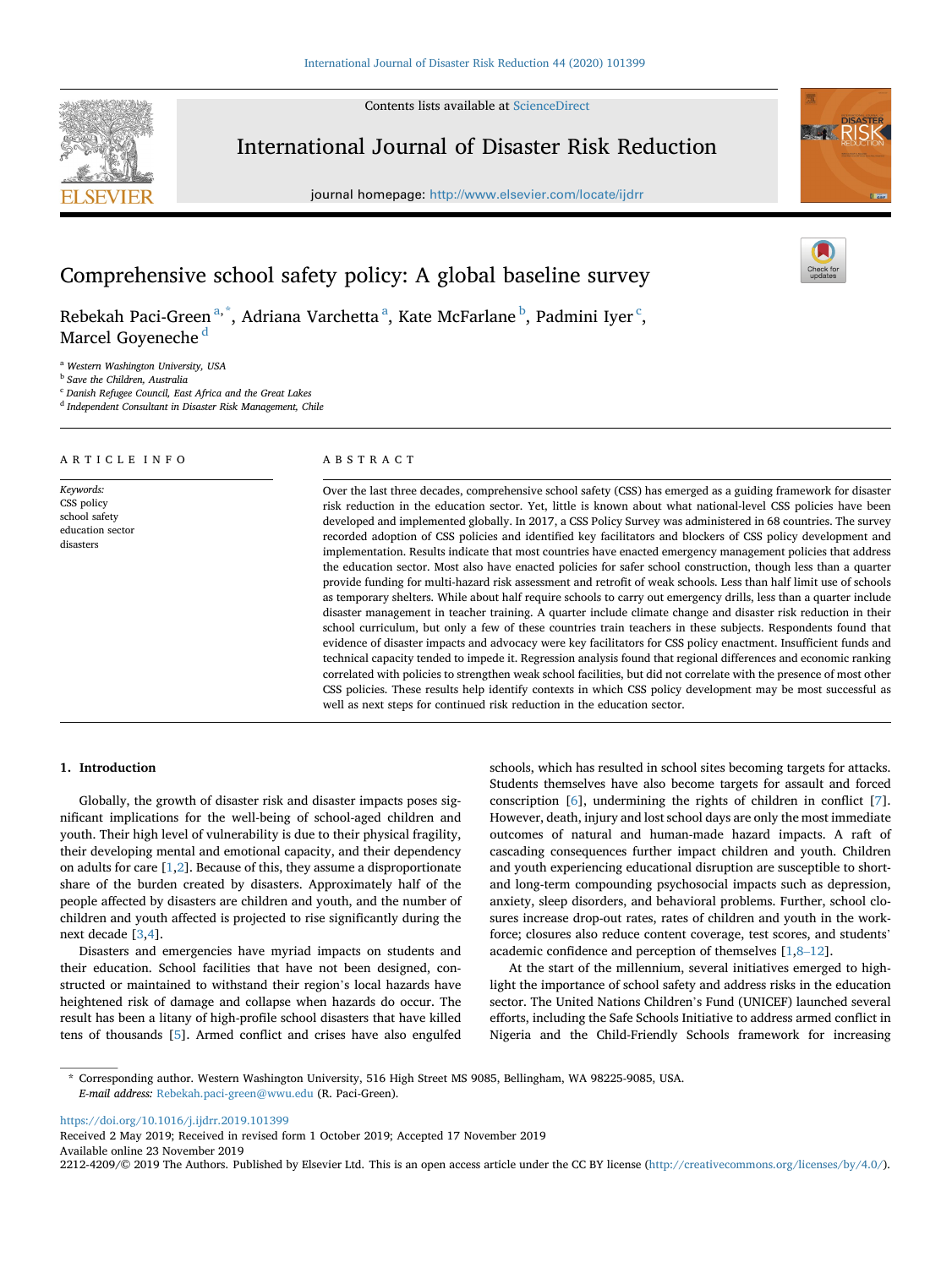education quality for all children [[13](#page-9-0)]. Separately, the Interagency Network for Education in Emergencies (INEE) developed minimum standards to ensure safe learning environments for children and adults in crisis situations. Many of these issues were further addressed in the Worldwide Initative for Safe Schools (WISS), an initiative involving 50 countries launched by the United Nations Office for Disaster Risk Reduction in 2014 (see<https://gadrrres.net/what-we-do/>). At the same time, the Global Coalition to Protect Education from Attack (GCPEA) sought to strengthen global monitoring and reporting of attacks on educational facilities. To date, 95 governments have signed the Safe Schools Declaration for protecting schools and their occupants in times of armed conflict [[14\]](#page-9-0).

Despite a growing consensus around the importance of school safety, the concept was ill-defined during the 2000s [[15](#page-9-0)]. In response, advocates from engineering, emergency management, education, and policy coalesced to identify a framework to assess school safety as it related to all hazards, including environmental hazards, violence and conflict, and others. Insights from these distinct disciplinary perspectives were slowly unified into the Comprehensive School Safety (CSS) Framework, a strategy that evolved out of South Asian grassroots efforts [[16\]](#page-9-0), outcomes of baseline studies and practitioner dialogue [\[8\]](#page-9-0) and efforts to systematically conceptualize the relationship between what had traditionally been discipline-specific approaches [[17\]](#page-9-0). In 2012, a formal CSS Framework was first introduced and endorsed [\[18](#page-9-0)]. In 2015, a broad coalition of organizations advocating for disaster risk reduction in the education sector endorsed it through the Global Alliance for Disaster Risk Reduction and Resilience in the Education Sector (GADRRRES), an alliance facilitated through the United Nations Office of Disaster Risk Reduction [\[19](#page-9-0)].

The CSS Framework conceptualizes school safety as three overlapping "pillars" – Pillar 1: Safe Learning Facilities, Pillar 2: School Disaster Management, and Pillar 3: Risk Reduction and Resilience Education. These pillars are embedded within an enabling environment of education sector policies and plans and disaster management plans at different levels of government. The goals of CSS are to protect students and educators from death, injury, and harm; plan for the continuity of education through all expected hazards and threats; safeguard education sector investments; and strengthen risk reduction and resilience through education [\[19](#page-9-0)]. The concept is further articulated through CSS targets and indicators.

This article examines the results of the first CSS Baseline Survey of national policies conducted in 2017. The survey was based upon the CSS framework as this framework was globally recognized and had articulated targets and indicators that could structure the survey questions. The survey, completed by 68 countries in the Asia-Pacific, Africa, and Latin America and the Caribbean (LAC) region, identifies areas of widespread CSS policy adoption as well as areas where adoption lags.

Below we discuss the methodology used to develop the survey instrument, collect data and analyse it. We then report the findings of the CSS baseline policy survey, starting with descriptive statistics of CSS policies, procedures and resources. Means and standard deviations are reported globally, as well as by region. Next, we discuss responses to questions about facilitators and blockers of CSS policy development, followed by a regression analysis to help identify factors correlated with several key CSS policies. Finally, we provide initial recommendations that emerge out of this baseline survey as next steps for improving and expanding CSS policy globally.

## **2. Methodology**

In 2017, Save the Children, on behalf of GADRRRES, and in partnership with the Global Facility for Disaster Reduction and Recovery, conducted a global survey collecting baseline data on national CSS policies and programs (CSS baseline survey). Save the Children staff developed the survey instrument, based upon the CSS targets and indicators, and sought feedback from global coalitions and advising academics. The survey was translated into French, Spanish, Arabic, and Russian.

In total, the survey instrument consisted of 29, multi-part questions assessing national policies related to:

- � **Enabling Environment and Risk Indicators** (presence of disaster management policy in the education sector; school safety focal points; budget; data collection about hazard, risks, and impacts)
- � **Pillar 1 Safer Learning Facilities** (new school construction; assessment and retrofitting of existing schools; maintenance; use of schools as temporary shelters)
- � **Pillar 2 School Disaster Management** (disaster management; response preparedness procedures and drills; capacity development)
- � **Pillar 3 Risk Reduction and Resilience Education** (public awareness; formal curriculum; teacher training)

Given limited resources, Save the Children selected countries in Africa, the LAC region, and the Asia-Pacific region with a high ranking in the World Risk Report 2015 and with whom they, or their partners, had established relationships in the government.

Save the Children hired and trained consultants in each region to work with their country offices to develop context appropriate data collection methodologies. These methodologies included prepopulating the survey based upon existing education sector assessments and staff knowledge, as well as direct interviews with government officials, especially focal points within Ministries of Education (MoEs) and/or the National Disaster Management Organizations (NDMOs). In Southeast Asia, the survey was first approved by the Association of Southeast Asian Nations, then the Secretariat directly distributed the survey to countrylevel focal points. In the Caribbean, countries participating in the 2017 Safe Schools Ministerial Forum were encouraged to complete the survey prior to attending.

Sixty-eight countries completed the survey from August 2016 to April 2017, as shown in [Table 1.](#page-2-0) After data entry, government officials were asked to review and validate the responses recorded.

## *2.1. Data analysis*

We used a mixed-methods approach to conduct inductive analysis and scoping of the CSS baseline dataset in Statistical Package for the Social Sciences (SPSS). Most of the survey questions were nominal, though some questions were ordinal, helping to quantify the 'dimensionality' of a policy. We calculated mean percentages of CSS policy per region and globally.

Through inductive analysis, we developed themes based on the exploration of raw data, allowing "research findings to emerge from the frequent, dominant, or significant themes inherent in raw data, without the restrains imposed by structured methodologies" [\[20](#page-9-0)]. Furthermore, the approach allows for scoping, the "mapping" or summarization of a range of evidence to reveal the breadth and depth of a field [[21\]](#page-9-0).

The baseline survey also offered 15 variables that facilitate policy development and 20 variables that block policy development. Respondents selected all variables that applied in their country context. Nearly a third of responding countries did not provide answers in this section of the survey and were excluded from this portion of the analysis. We grouped facilitators and blockers variables into four facilitative themes and six impeditive themes, as we discuss in more detail below.

Further, we constructed and analyzed four regression models to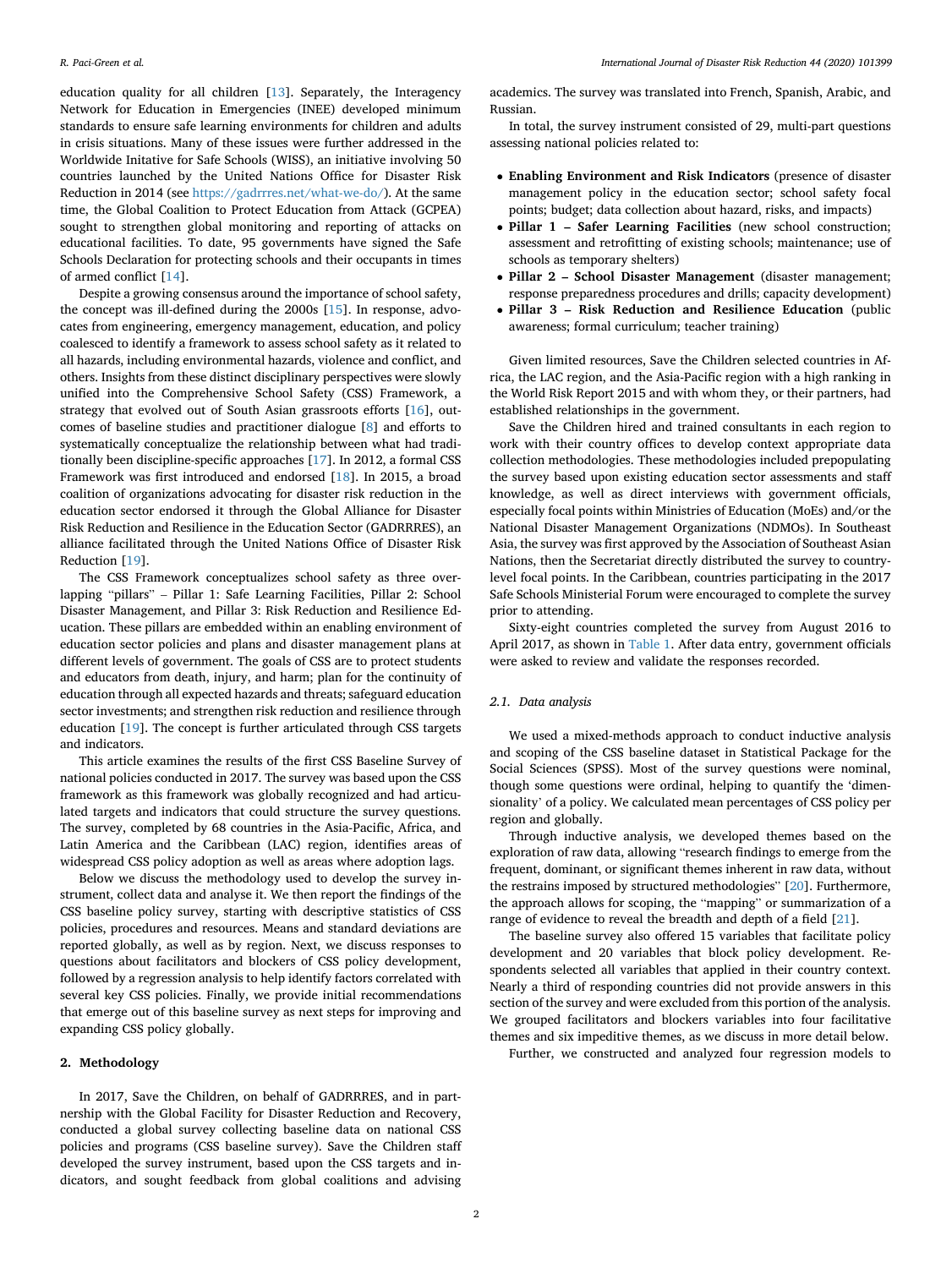<span id="page-2-0"></span>Countries organized by geographic region.

| Africa (25)                           | Asia Pacific (24)                  | Latin America and the<br>Caribbean (LAC) (18) | Europe<br>$(1)^c$    |
|---------------------------------------|------------------------------------|-----------------------------------------------|----------------------|
| Algeria <sup>a</sup>                  | Afghanistan <sup>a,b</sup>         | Antigua and Barbuda <sup>a</sup>              | Croatia <sup>a</sup> |
| Angola                                | Bangladesh <sup>a,b</sup>          | Bolivia <sup>a,b</sup>                        |                      |
| Burkina Faso <sup>a,b</sup>           | Bhutan <sup>a,b</sup>              | Brazil <sup>b</sup>                           |                      |
| Chad <sup>b</sup>                     | Cambodia <sup>a,b</sup>            | British Virgin Islands <sup>a</sup>           |                      |
| Dem. Rep. of the<br>Congob            | Fijib                              | Chile <sup>a,b</sup>                          |                      |
| Republic of the<br>Congo <sup>a</sup> | Indiab                             | Colombia <sup>a,b</sup>                       |                      |
| Cote d'Ivoire <sup>b</sup>            | Indonesia <sup>a,b</sup>           | Costa Rica <sup>a,b</sup>                     |                      |
| Ethiopia <sup>a,b</sup>               | Japan <sup>b</sup>                 | Dominican Republic <sup>a,b</sup>             |                      |
| Ghana <sup>a,b</sup>                  | Kiribati <sup>a</sup>              | Ecuador                                       |                      |
| Kenyab                                | $L$ aos $\overline{L}$             | El Salvador <sup>a, b</sup>                   |                      |
| Madagascar <sup>b</sup>               | Malaysia <sup>a</sup>              | Guatemala <sup>b</sup>                        |                      |
| Malawi <sup>a,b</sup>                 | Maldives <sup>a</sup>              | Honduras <sup>a,b</sup>                       |                      |
| Mali <sup>b</sup>                     | Myanmar <sup>a,b</sup>             | Panama <sup>a,b</sup>                         |                      |
| Namibia <sup>a</sup>                  | Nepal <sup>b</sup>                 | Paraguay <sup>a,b</sup>                       |                      |
| Nigerb                                | Pakistan <sup>a,b</sup>            | Perub                                         |                      |
| Nigeria <sup>a,b</sup>                | Papua New<br>Guinea <sup>a,b</sup> | Saint Kitts and Nevis <sup>a</sup>            |                      |
| Rwanda <sup>b</sup>                   | Philippines <sup>a,b</sup>         | Saint Lucia <sup>a</sup>                      |                      |
| Senegal <sup>a,b</sup>                | Solomon Islands <sup>b</sup>       | Saint Vincent and the                         |                      |
|                                       |                                    | Grenadines <sup>a</sup>                       |                      |
| Sierra Leone <sup>b</sup>             | Sri Lanka <sup>b</sup>             |                                               |                      |
| South Africa <sup>a,b</sup>           | Thailand <sup>b</sup>              |                                               |                      |
| Sudan <sup>a</sup>                    | Tonga <sup>a</sup>                 |                                               |                      |
| South Sudan                           | Tuvalu <sup>a</sup>                |                                               |                      |
| Tanzania <sup>a</sup>                 | Vanuatu <sup>a, b</sup>            |                                               |                      |
| Togo <sup>a</sup>                     | Vietnam <sup>a,b</sup>             |                                               |                      |

<sup>a</sup> Country data was verified by relevant government agency in country. b Save the Children has a country office, member office or implementing partner.

Croatia was included in global averages only. Monserrat was removed from the analysis due to lack of responses.

confirm or reject relationships between four indicator variables of CSS policy and top facilitator and blocking factors, geographic region, and gross national income. Our indicator of policy depth in the Enabling Environment was a binary variable indicating whether a country discusses 'disaster risk reduction' within their national education policies. For an indicator of Pillar 1 policies we used a binary variable measuring whether a country funded hazard risk assessment or retrofit of unsafe building stock.<sup>1</sup> For Pillar 2, we summed the guidances given to schools on five topics: risk reduction, response, recovery, fire drills, and drills for other hazards. As an indicator of policy depth in Pillar 3, we summed the presence of teacher training in three categories: disaster risk reduction, resilience, and climate change.

We used seven independent variables in the four regression models. Two were created by summing the number CSS policy implementation facilitators in the two themes of *Evidence* and *Advocacy*; another two independent variables were created by summing the number of CSS policy implementation blockers in the two themes of *Lack of* Funding and *Lack of Capacity*. Two additional independent variables assessed the influence of being within the LAC or African region, and a final independent variable considered gross national income per capita (GNIPC), based upon 2018 World Bank data. None of the independent variables were found to have high multicolinearity with each other.

We ran a binary logistic regression against the Enabling Environment and the Pillar 1 dependent indicator variables. Because dependent

indicator variables for Pillar 2 and Pillar 3 were counts variables, and because their variances did not match their means, we used a negative binomial regression in their analysis.

## **3. The current state of CSS policy**

The primary objective of the CSS baseline survey was to assess the current state of CSS policy adoption and implementation. As shown in Table 2, we first calculated the mean percentages of CSS policy coverage overall, and broken out by pillar. The results indicated that globally, countries on average have adopted about 48% of CSS policies assessed in the survey. However, the percent of average policy coverage varies widely by the three surveyed regions, with African countries lower than global average, and with LAC countries higher. The Enabling Environment policies were the most frequently present policies in comparison to the pillar-specific policies. This trend might be explained by the relative necessity of Enabling Environment policies, which consist of national education or disaster management policies, before policies in the specific CSS pillars are possible.

# *3.1. Enabling environment*

National structures and policies around education and emergency management create an important context, or enabling environment, in which stakeholders for school safety must work. Beyond policy, the presence or absence of personnel, funds, technical expertise and data can also, in different ways, support or retard stakeholders' efforts aimed at achieving comprehensive school safety goals of protecting occupants, education sector investments, and educational continuity.

The first portion of the CSS baseline survey assessed this Enabling Environment by asking 15 multi-part questions about overarching national policies, budget, and data collection. On average, countries have adopted 64% of the overarching enabling policies or activities included in the survey. Asia-Pacific countries had the highest rate, adopting 76% of overarching Enabling Environment policies. Responding countries in the LAC region followed, with an average of 69% adoption of overarching policies.

The presence of national-level disaster management and education sector policies is an important framework that enables action on school safety. As shown in [Table 3,](#page-3-0) most responding countries had achieved this fundamental element of an enabling environment. The vast majority of the responding countries (88%), had a national disaster management policy. These policies typically clarify horizontal and vertical coordination within agencies in preparing for, responding to, recovering from, and mitigating emergencies and disasters [\[22](#page-9-0)]. Similarly, nearly all responding countries (93%) had a national education sector policy to formalize the structure, organization, and rules that govern the education system. The overwhelming presence of these policies may underscore how much education is a fundamental requisite for a functional society, and that a common framework may help protect life, the environment, and property when emergencies occur.

Integrations across these two foundational policies was less prevalent. Most countries (74%) had a national disaster management policy that refer to the education sector, as seen in the second row of [Table 3](#page-3-0). Yet the depth of integration was often limited. While several (16%)

| ble 2 |  |  |  |
|-------|--|--|--|
|-------|--|--|--|

**Ta** 

Mean percent  $\pm$  standard deviation of adoption of CSS policies.

|                     | $Global N =$<br>68 | Africa $N =$<br>25 | Asia-Pacific $N =$<br>24 | LAC $N =$<br>18 |
|---------------------|--------------------|--------------------|--------------------------|-----------------|
| All CSS<br>Policies | $48 + 20$          | $33 + 16$          | $52 + 15$                | $62 + 18$       |
| Enabl. Envir        | $64 + 25$          | $48 + 26$          | $76 + 20$                | $69 + 20$       |
| Pillar 1            | $44 + 26$          | $29 + 25$          | $46 + 23$                | $59 + 20$       |
| Pillar <sub>2</sub> | $44 + 32$          | $19 + 20$          | $48 + 25$                | $70 \pm 31$     |
| Pillar <sub>3</sub> | $44 + 33$          | $25 + 28$          | $56 + 30$                | $52 + 34$       |

 $1$  While the original formatting of this survey question was an ordinal level variable, when coded as such, it violated a major assumption required for ordinal regressions, so it was instead converted to a binary indicator variable. Where respondents indicated that the government had allotted funding to hazard risk assessment or replacement, a value of '1' was assigned, and a value of '0' was assigned to those who had not allotted funding to either.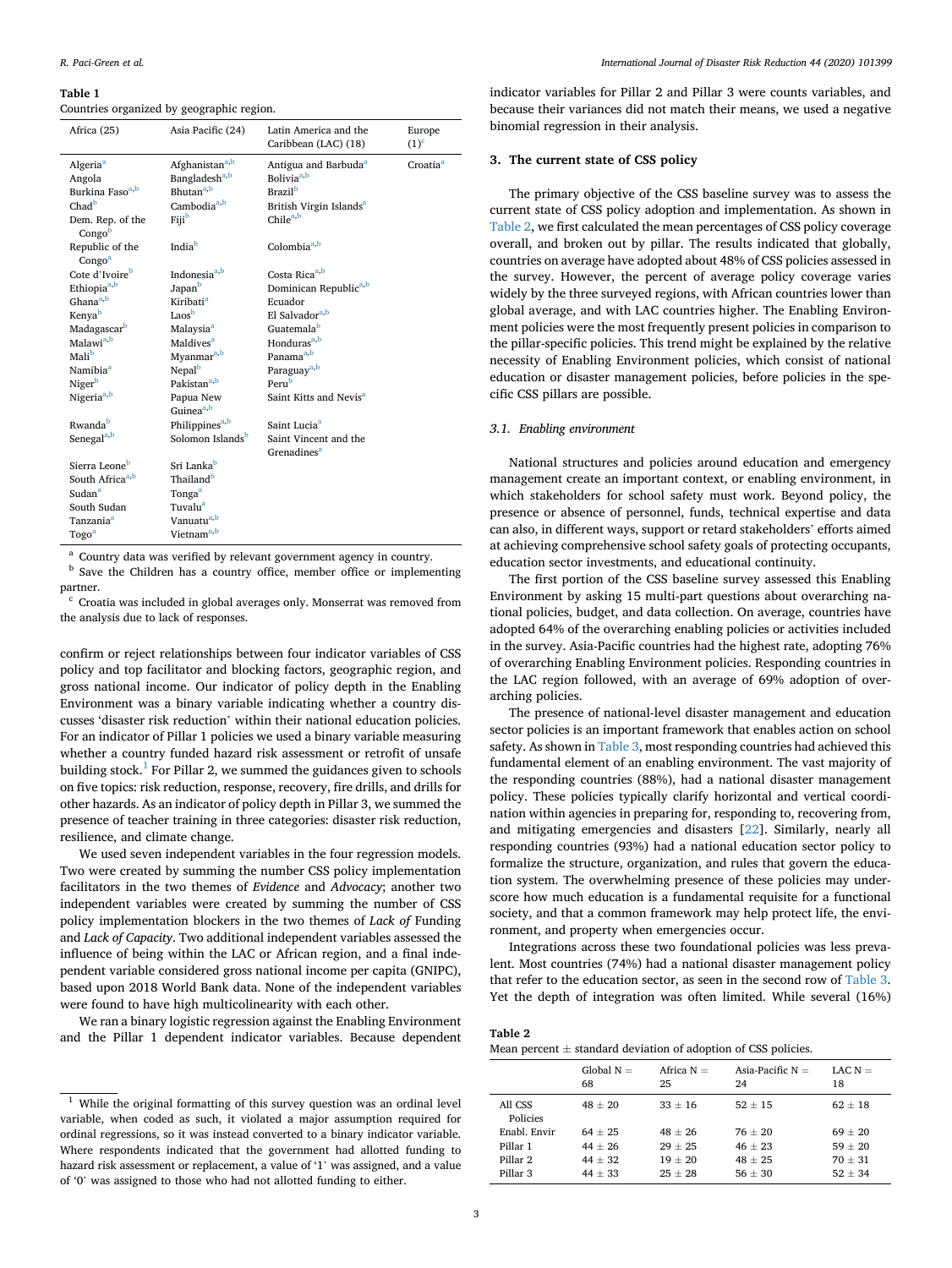<span id="page-3-0"></span>Percentage of responding countries with enabling environment policies and resources.

|                                     | Global   | Africa   | Asia Pacific | LAC.     |
|-------------------------------------|----------|----------|--------------|----------|
|                                     | $N = 68$ | $N = 25$ | $N = 24$     | $N = 18$ |
|                                     | % (n)    | % (n)    | % (n)        | % (n)    |
| Nat'l disaster management policy    | 88 (60)  | 72 (18)  | 100(24)      | 94 (17)  |
| references education sector         | 74 (50)  | 64 (16)  | 75 (18)      | 83 (15)  |
| Education sector policy             | 93 (63)  | 96 (24)  | 100 (24)     | 78 (14)  |
| references DRR or disaster response | 59 (40)  | 64 (16)  | 54 (13)      | 56 (10)  |
| Ed sector EM or EiE policy          | 56 (38)  | 24(6)    | 83 (20)      | 61 (11)  |
| Personnel allocated                 | 63 (43)  | 44 (11)  | 79 (19)      | 72 (13)  |
| Ex-ante budget                      | 44 (30)  | 24(6)    | 58 (14)      | 50(9)    |
| Disaster impacts data collected     | 63 (43)  | 40 (10)  | 67 (16)      | 89 (16)  |

mentioned the education sector throughout their national disaster management policy, most (43%) dedicated only a section or paragraph, and a few dedicated only a sentence (15%). The remaining countries had no reference, marked other, or did not answer.

Integration of disaster risk reduction and disaster response into education sector policy was even less prevalent. While an overwhelming majority of countries have an education sector policy (93%), as seen in the third row, only about two-thirds (59%) referred to either disaster risk reduction or disaster response at all. African respondents had the highest rate of referencing either DRR or disaster response in their education sector policy (64%). Globally, about half the countries allocated a paragraph or more to the topic of DRR (53%); a little over a third allocated a paragraph of more to the topic of disaster response (37%). Only two countries, Bolivia and Myanmar, mention both disaster risk reduction and disaster response throughout their national education policy.

Two other policies are especially relevant – education sector disaster management policies and education in emergencies policies. The former provides a system for managing preparedness, mitigation, response and recovery within schools within national Ministries of Education (MoEs) or equivalent, and their line ministries. The latter establishes the structures for education to continue during times of emergency. Over half of the responding countries (56%) had one or both of these policies, with a quarter (25%) indicating that they have both, a fifth having only a disaster management policy (21%), and a tenth having only an EiE policy (10%). The countries with both policies – Antigua and Barbuda, Bhutan, Cambodia, Chile, Croatia, Dominican Republic, Ecuador, Fiji, Guatemala, India, Indonesia, Malaysia, Namibia, Peru, Philippines, Solomon Islands, and Vietnam – spanned all regions, but were especially prevelant in the Asia-Pacific region. Yet some countries, such as some island states in the Caribbean, indicated that they did not have an education sector-specific disaster management policy due to the presence of an all-encompassing national disaster management policy.

Notably, the survey did not ask whether countries had signed the Safe Schools Declaration, which provides guidelines for protecting schools from being used by the military during conflicts. In this area, the African region is providing strong leadership. As of 2019, over two dozen African countries have signed the declaration – nearly half of the African Union. Nearly 20 LAC countries have also signed. In doing so, these countries have committed to collecting relevant data, investigating allegations, and adopting conflict-sensitive approaches to education [\[14](#page-9-0)].

While policies provide an important framework for addressing school safety issues, they are relatively weak without human and financial resources and data to inform decision making. Over half (56%) of national education authorities employ someone to oversee disaster risk reduction or education in emergencies, though half of these countries staffed the position only part-time. Globally, less than half of the national education authorities surveyed allocate funding towards risk reduction and resilience programming (44%) or education in emergencies (32%). Yet, many respondents (69%) indicated that emergency funds were available in an ad hoc way, such as after a disaster. This is consistent with global trends, whereby spending on disaster risk reduction is largely on response and reconstruction ex post [[23,24](#page-9-0)].

Regionally, education authorities in Asia-Pacific countries had the highest rates of allocating budgeting for risk reduction and resilience programming, with 58% of the Asia-Pacific countries surveyed stating their governments provided budget for such programming. This number was lower among LAC region and African countries surveyed, 50% and 24% respectively. However, less than half of this funding for risk reduction and resilience programming was consistent funding. Regionally, consistent funding was highest in LAC countries where 28% of the responding countries stated they had at least some consistent funding, compared to 21% and 8% in the Asia-Pacific and Africa respectively.

In addition to policies and resources, data also supports good policy implementation. Over half of education authorities (63%) used risk data to support planning for school safety; most typically these data came from other government agencies. The most commonly collected data were school infrastructure damage (74%) and school deaths (71%). Conversely, the least commonly collected data were long-term educational outcomes (46%). While data on hazard frequency and magnitude may be developed and collected by scientific agencies outside of the education sector, data on the impacts hazard events have on the education sector, outside of the obvious infrastructural damage, is much more challenging to quantify. Impacts, particularly hazard impacts on educational outcomes, requires school level participation in data collection and reporting, something few school administers are ready to do, especially following a disaster [\[25,26](#page-9-0)].

# *3.2. Pillar 1: safe learning facilities*

Death, injury, and economic loss due to school building and nonstructural damage is avoidable when safety measures are comprehensively considered during the planning, design, construction and maintenance of school facilities. The CSS baseline survey asked five, multipart questions about CSS policies associated with *Pillar 1: Safe Learning Facilities*. These questions addressed construction of new schools and evaluation and mitigation of existing schools.

On average, governments have adopted less than half (44%) of the 14 Pillar 1 policies, as shown in [Table 2](#page-2-0) above. Survey results indicate that LAC countries have the highest rates of adoption, having adopted about 59% of the Pillar 1 policies covered in the survey.

Globally, the most progress has been made in incorporating safe design practices into school construction. Most responding countries have both safe design (74%) and safe construction (74%) written into their school construction policies. Conversely, only about two-thirds of the countries included safe site selection (66%) or monitoring of school construction (66%) in their school construction policies, as shown in the first two rows of [Table 4.](#page-4-0)

Policies in Vanuatu and Nepal provide examples of the ways countries are trying to address safer school facilities. While hampered by a lack of a robust building code and technical construction guidance, Vanuatu's Ministry of Education policy mandates that schools be designed to resist wind and seismic hazard and built outside of flood, landslide and sea level rise exposure zones. Further, schools must consult with a provincial facilities officer to plan, design and orient new school facilities on a site. The officer then supervises construction. The policy also ensures that head teachers and community representatives inspect school facilities at the beginning of each academic year and make necessary repairs [[27\]](#page-9-0). Following the completion of school construction, school management must develop a maintenance plan, including responsible parties and a budget, and submit it to the subnational education office (personal communication, Shantony Moli, 29 Mar 2019). In Nepal, the official guidelines for the planning and design of new schools after the 2015 Ghorka earthquake streamline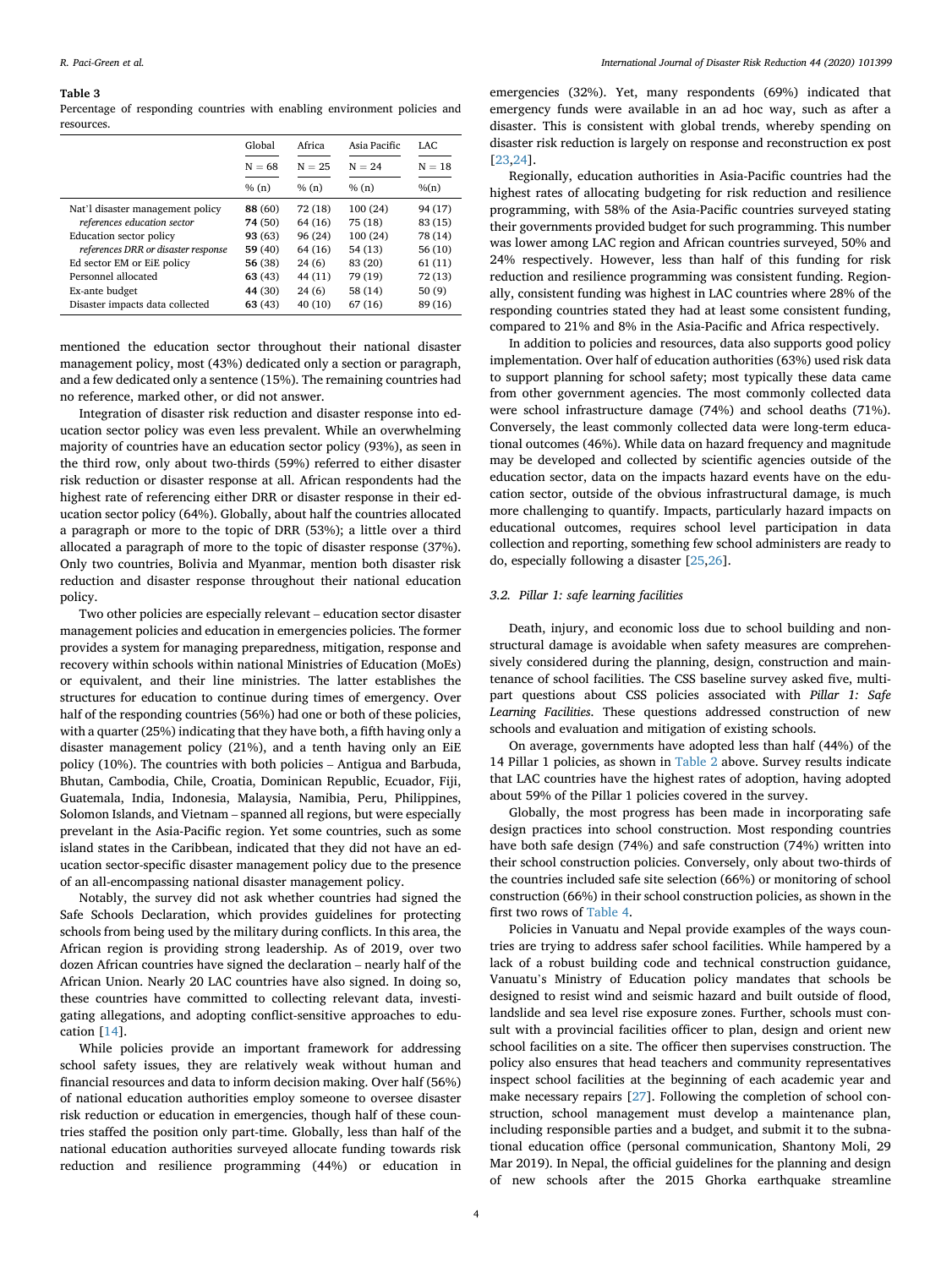<span id="page-4-0"></span>

| Percentage of countries with selected CSS Pillar 1, 2 and 3 policies. |  |  |  |  |
|-----------------------------------------------------------------------|--|--|--|--|
|-----------------------------------------------------------------------|--|--|--|--|

|                                                 | Global   | Africa   | Asia<br>Pacific | LAC.        |
|-------------------------------------------------|----------|----------|-----------------|-------------|
|                                                 | $N = 68$ | $N = 25$ | $N = 24$        | $N =$<br>18 |
|                                                 | % (n)    | % (n)    | % (n)           | % (n)       |
| Pillar 1: Safe School Facilities                |          |          |                 |             |
| Safe site selection                             | 66       | 56       | 63 (15)         | 83          |
|                                                 | (45)     | (14)     |                 | (15)        |
| School construction monitoring                  | 66       | 60       | 58 (14)         | 83          |
|                                                 | (45)     | (15)     |                 | (15)        |
| Funding for school retrofit/                    | 19       | 8(2)     | 17(4)           | 39 (7)      |
| replacement                                     | (13)     |          |                 |             |
| Policies limiting use of school as              | 37       | 12(3)    | 38 (9)          | 67          |
| shelters                                        | (25)     |          |                 | (12)        |
| Pillar 2: School Disaster Management            |          |          |                 |             |
| Nat'l risk reduction or disaster                | 75       | 64       | 88 (21)         | 72          |
| management plan                                 | (51)     | (16)     |                 | (13)        |
| Mandated fire drills                            | 46       | 8(2)     | 58 (14)         | 78          |
|                                                 | (31)     |          |                 | (14)        |
| Teacher training for school disaster            | 25       | 12(3)    | 25(6)           | 39 (7)      |
| management                                      | (17)     |          |                 |             |
| Pillar 3: Risk Reduction & Resilience Education |          |          |                 |             |
| Included in national curriculum                 | 65       | 48       | 75 (18)         | 72          |
|                                                 | (44)     | (12)     |                 | (13)        |
| Included in teacher training                    | 35       | 20(5)    | 50 (12)         | 39 (7)      |
|                                                 | (24)     |          |                 |             |
| Public awareness campaigns                      | 68       | 48       | 88 (21)         | 67          |
|                                                 | (46)     | (12)     |                 | (12)        |

reconstruction. The guidelines offers a selection of tailored school designs to fit a range of social, physical, and environmental contexts. Guidelines incorporates a multi-hazard approach for safe site selection, design, construction, and monitoring of construction [\[28](#page-9-0)].

While the majority of countries have some policies to support construction of hazard-resistant school facilities, fewer responding countries had explicit policies to support non-structural mitigation. Nonstructural mitigation can involve anchoring, bracing, or re-locating items within buildings to prevent them from falling during earthquakes or raising materials or wiring to avoid damage from expected floods. Slightly less than half have policies to support school building maintenance (43%) and non-structural mitigation (34%). Regionally, LAC countries have the highest rate of adoption (67%). These low rates suggest that non-structural mitigation and maintenance are areas for further policy development, especially given that blunt force trauma caused by projectiles can be fatal or can cause complex, life-threatening medical conditions during disasters when medical care is already limited [[29\]](#page-9-0).

Despite the prevalence of policies for safer school construction, many countries are grappling with schools facilities built before the implementation of robust building codes and construction supervision. These weak schools pose a substantial risk to occupants, especially in sudden on-set hazards like earthquakes and blast impact. The survey found that less than a third of the responding countries (31%) have funded multihazard assessment of all school facilities. Paraguay is one of the notable exceptions. In 2016, officials enacted a series of policies that resulted in the hazard assessment for all school facilities in the country. The assessment indicated that 15% of Paraguay's 3504 schools were at risk of collapse [[30\]](#page-9-0). However, actions have yet to be taken to retrofit or replace schools at risk. Like Paraguay, few responding countries (19%) fund retrofit and replacement of unsafe schools, as shown in row three of Table 4. Japan is an example of a country that is investing funds into retrofitting or replacing weak building stock. Over the course of fourteen years, Japan's government increased their earthquake-resistant school building stock from 45% to 98% [\[31](#page-9-0)].

Respondents were also asked about policies and guidance on the use of schools as temporary shelters. When evacuees occupy schools,

resources or basic facility functions are diverted from students and spread among evacuees. Students must locate alternate learning locations, and may become exposed to abuse or neglect [[32\]](#page-9-0). Less than half of the responding countries had policies limiting the use of schools as shelters (37%), as shown in row four of Table 4. Even less include guidance on how to manage schools as temporary shelters (32%), guidance on how to appropriately select schools as temporary shelters (27%), or policy on reimbursement for damages and costs incurred when schools are used as temporary shelters (13%). The Philippines provides an exemplary counterpoint. Legislation mandates the that schools be used as shelters only as a last option, and that classroom occupied more than 15 days must be closely monitored by the national government [[33\]](#page-9-0). The absence of policies to guide the use of schools as emergency or temporary shelters in other countries may present challenges to the quality and continuity of education in disasters and emergencies.

## *3.3. Pillar 2: school disaster management*

Robust disaster management, from the ministerial down to the individual school level, and regular practice of response skills ensures that students, staff, and teachers understand how to respond safely during emergencies. The baseline survey asked six multi-part questions about CSS policies associated with *Pillar 2: School Disaster Management*, centered on disaster management planning, drills, and capacity development. On average, governments have adopted about half (44%) of the Pillar 2 policies, as shown in [Table 2](#page-2-0). On average, LAC countries have adopted about 70% of Pillar 2 policies, while Asia-Pacific countries have adopted about 48% of Pillar 2 policies. African countries have adopted 19%.

Globally, most progress has been made in incorporating risk reduction and disaster management plans within the education sector. Most responding countries (75%) indicate that their education authority has a national risk reduction or disaster management plan, as seen in row five of Table 4. The region with the strongest presence of education sector risk reduction and/or disaster management plans at the national level was the Asia-Pacific (88%), followed by LAC countries (72%), but in those regions less than half were publicly available. Respondents indicated that the plans most frequently included risk reduction (69%), risk preparedness (65%), and risk assessment (62%). Less frequently covered was the topic of education continuity (54%) and guidance on active child participation (25%). The paucity of children and youth as active participants in either national or sub-national risk reduction or disaster management plans is likely due to the inaccurate historical assumption that "children and youth are passive victims with no role to play in communicating risks, participating in DRR-related decision making, or preventing and responding to hazards" [[34\]](#page-9-0). Findings suggest that engaging with children and youth is an area that needs further effort.

Though most countries have national risk reduction or disaster management plans, less prevalent is a mandate for and guidance on hazard drills. Frequent drills – such as Bangladesh's Standing Orders on Disasters that instructs the Ministry of Education to conduct evacuation and first aid drills biannually, or the Philippines Dept of Education policy requiring quarterly fire and earthquake drills [\[35](#page-10-0)] – are important because students and staff are regularly replaced. Newcomers may not be aware of emergency protocols. Almost half (46%) of responding countries have a fire drill policy, as seen in row six of Table 4. Nearly half (47%) have an "other" hazard drill policy (earthquake, tsunami, etc). However, less than a quarter of countries that have a policy for fire and "other" hazard drills conduct both types of drills more than once a year for all grades. Good practice is considered to be at least three drills per year [[17\]](#page-9-0). Furthermore, less than half of the responding countries provide guidance to schools on *how* to do fire drills (29%) or "other" hazard drills (34%).

Requirements for regular fire drills is particularly high in the Asia-Pacific countries, where almost half of the countries require more than one drill a year. The low frequency elsewhere reveals an area for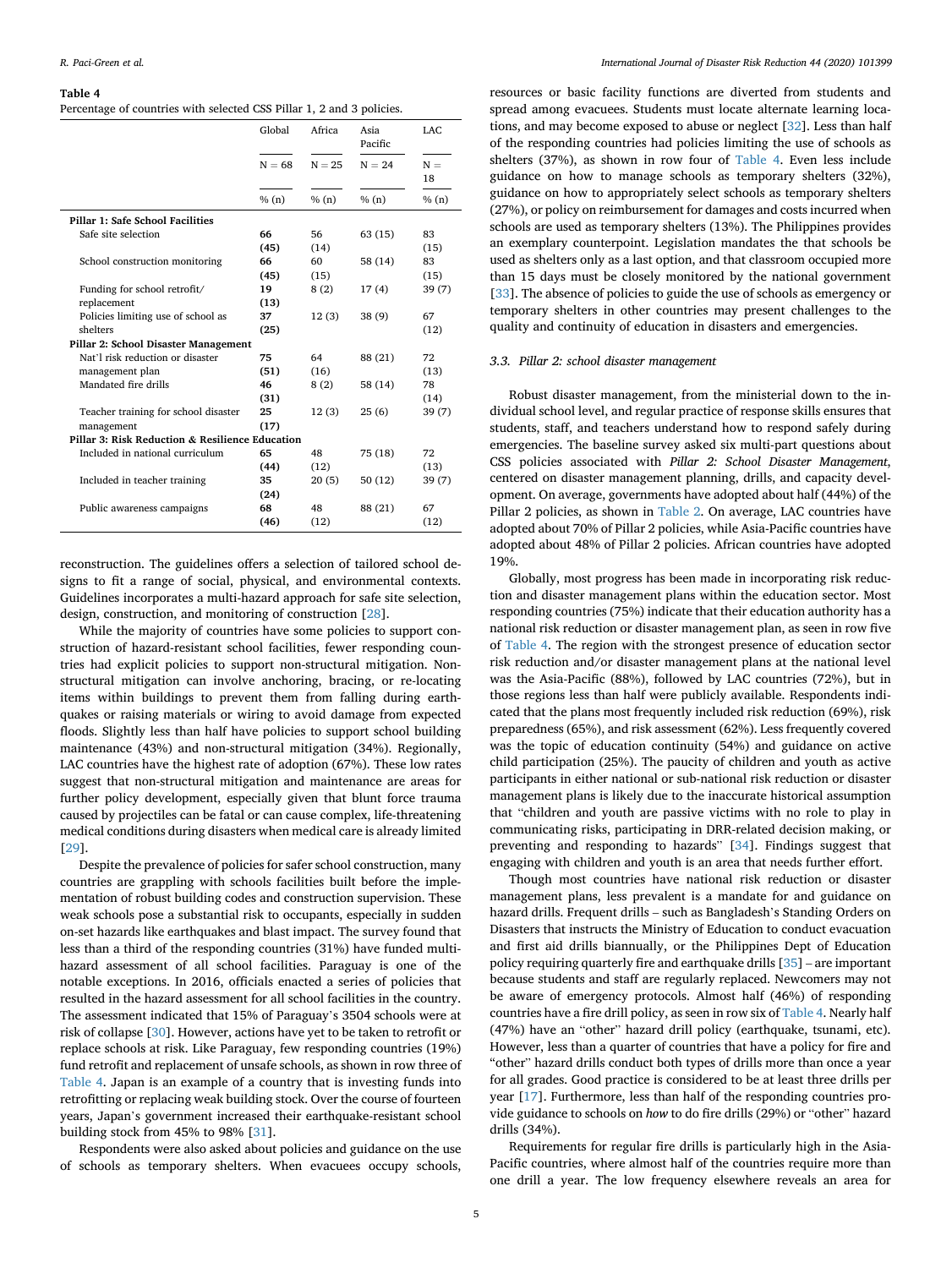improvement. Research indicates that drill effectiveness increases when it builds individual capacity by teaching situational awareness, testing realistic scenarios and modifying expectation for age and ability. It also has increased effectiveness when it builds organizational capacity through a systematic review process and linkages to preparedness outside the school setting [\[36](#page-10-0)].

Globally, most governments provide other types of guidance on disaster management. About half provide guidance on emergency response (62%), risk reduction (54%), and recovery (44%). The higher prevalence of guidance on emergency response is likely due to the historical focus on response over prevention [[8](#page-9-0)[,37,38](#page-10-0)].

A quarter of the countries (25%) indicate that they include school disaster management in teacher training curriculum, as seen in row seven of [Table 4](#page-4-0). Strategies for teacher training vary. In Angola, UNICEF, in partnership with the Ministry of Education and the National Commission for Civil Protection, trained over six hundred teachers on promoting and integrating disaster risk reduction and emergency preparedness in formal and non-formal education, specifically through clubs and activities [\[39](#page-10-0)]. In the Dominican Republic, the MoE developed a 2013 handbook series for teachers to incorporate disaster risk management into classrooms, specifically considering major hazards of flooding, earthquakes, tsunami, landslides, and cyclones. The series included a teacher's manual and five modules for preschool through adult learning. In Bhutan, the MoE and Department of Disaster Management jointly developed a 'Teachers Handbook for Disaster Risk Reduction', a guiding document intended for principals and teachers who wish to incorporate disaster management into their schools [\[40](#page-10-0)]. The lower prevalence of disaster management in teacher training curriculum may be a result of the absence of human and financial capital, as well as the historically prevailing assumption that content on disaster risk reduction can be delivered without training [\[41](#page-10-0)].

## *3.4. Pillar 3: risk reduction and resilience education*

Schools advance knowledge and skills in disaster risk reduction through formal and non-formal education, an aspect captured through three multi-part questions in the CSS baseline survey section on *Pillar 3: Risk Reduction and Resilience Education*. Respondents answered questions about risk reduction and resilience education in national curriculum, teacher training, and public messaging campaigns. On average, governments have adopted less than half (44%) of Pillar 3 policies, as shown in [Table 2.](#page-2-0) Asia-Pacific and LAC countries have the highest adoption rates.

Respondents were asked if their national curriculum includes risk reduction and resilience modules such as climate change, disaster risk reduction, and resilience. Globally, more than half of the responding countries (56%) include at least one module in their national curriculum, as seen in row eight of [Table 4.](#page-4-0) When broken down by topic, 62% include climate change, 60% include disaster risk reduction, and 40% include resilience. Asia-Pacific countries had the highest rates of integrating risk reduction and resilience education modules into their national curriculum. About 42% of Asia-Pacific countries offer all three risk reduction and resilience topics within their curriculum.

Countries rely on different institutions, either state or non-state, to manage the development and dissemination of risk reduction and resilience curriculum. Some governments task relevant government agencies with developing curricula, such as Afghanistan's Curriculum Department or Brazil's National Institute for Investigation and Development of Education. Others rely on local and international nongovernmental organizations or U.N. agencies that may support government actors in development or work directly with communities on pilot projects. Many countries have approached risk reduction and resilience education through curricular infusion, rather than curricular integration or stand-alone specialized courses [\[37](#page-10-0)]. Qualitative survey responses and other research indicate curricular infusion is most often achieved in geography or natural science courses, usually for lower

grade levels.

Piloting curriculum is often an initial step to adding risk reduction and resilience concepts to the national or sub-national curriculum, although these pilots may fail to be scaled up. In Indonesia, the Ministry of Education and Culture (MoEC) developed a scalable approach. With backing from the U.N. and several non-governmental organizations, the MoEC launched the 'Mainstreaming of Disaster Education at School' strategy, which sought to standardize risk reduction and resilience education at all grade levels [[42\]](#page-10-0). Under the strategy, curriculum was piloted for eight months in nine primary, secondary, and senior high schools. The Indonesian MoEC then issued a 'Circular Letter' to all education offices in support of risk reduction and resilience curriculum development and implementation [\[43](#page-10-0)]. Such curricular piloting, combined with high-level leadership within the government, may avoid the critique that NGO-led curricular pilots have 'thin' lines of communication with national governments and critiques that state-led pilot projects are 'smoke screens' of avoidance for substantive curriculum change [\[44](#page-10-0), [45\]](#page-10-0).

While most surveyed countries have included risk reduction and resilience modules in their national curriculum to some degree, teachers training in these subjects is offered at a lower rate. Globally, over half of responding countries (65%) indicated that they include disaster risk reduction, climate change, or risk reduction resilience in their national education curriculums. In contrast, less than half of responding countries (35%) include the same subjects within their national teacher training programs. Furthermore, qualitative survey responses indicate that teacher training in disaster risk reduction is often ad-hoc.

Many respondents report that teacher training is often a one-time event conducted by non-governmental organizations. If teacher training material is available, it exists in manual format. Respondents also indicate that while teacher training is strongly emphasized as an objective in the Hyogo Framework for Action, less frequently has it been meaningfully implemented in the national education system. A notable exemplar in teacher training is Sierra Leone. In partnership with UNI-CEF, the Sierra Leone Ministry of Education developed "Emerging Topics," a course that covers topics on disaster risk reduction, human rights, peace, the environment, and gender equity. The course is offered in teacher training colleges and teacher certification programs [[46\]](#page-10-0).

Public awareness campaigns are another strategy for spreading risk reduction and resilience information beyond the classroom. Campaigns communicates information through flyers, pamphlets, posters, television ads, texts, social media, and interpretative art. Most responding countries (68%) indicate that they conduct public awareness campaigns that included consistent, action-oriented messages, as seen in row ten of [Table 4.](#page-4-0) Public awareness campaigns were especially prevalent in the Asia-Pacific region (88%).

Strong public awareness campaigns are emerging in countries with intense vulnerability to sea level rise. In the Maldives, The National Disaster Management Centre, in partnership with the Broadcasting Commission, began public messaging and prioritizes these messages in media when hazards do occur [\[47](#page-10-0)]. Fiji, the Solomon Islands and Vanuatu governments and civil society stakeholders adapted and adopted public awareness and public education key messages in 2016 to inform public awareness campaigns [[48\]](#page-10-0). Fiji's educational authority, National Disaster Management office and other NGOs then used these key messages to develop standard operating procedures for emergencies and safety procedures for schools, which were then broadcast nationally on public television for students and school staff to watch and practice.

Qualitative survey responses indicate that a popular form of public messaging is through digital poster, often developed with the support of non-governmental organizations, but other innovative approachs are also present. Kenya's national government, in collaboration with the UNISDR, organizes dialect-specific radio talk shows to raise awareness of hazards [[49\]](#page-10-0). South Africa developed 'climate change and smart living' plays in schools across Western Cape Province. The purpose of the plays was to 'convey key environmental and social issues using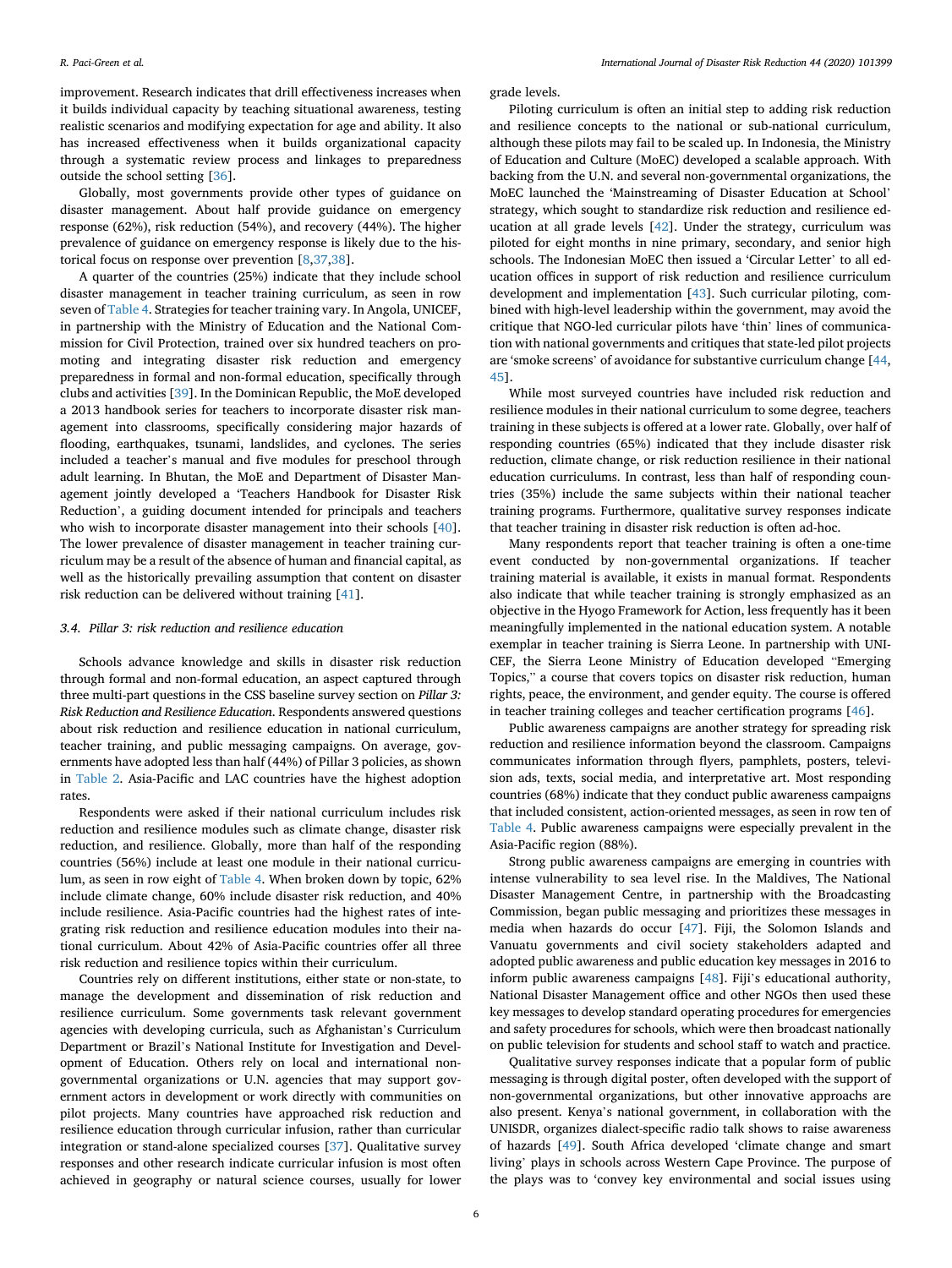multi-lingual and multi-cultural styles through music, dance, song, and comedy' [\[50](#page-10-0)].

# **4. Facilitators and blockers of CSS policy development**

In a separate section, 44 countries response to survey questions asking which factors out of a list of 15 facilitating factors and 20 blocking factors seemed to support or impede CSS policy development in their country. Table 5 shows these facilitators on the left and blockers on the right, organized by theme. As would be expected, factors that were least frequently selected as facilitators were often the same factors that were most frequently selected as blockers.

When grouped into themes, the facilitating factors most often selected were in the themes of *Evidence* and *Advocacy*. Those selected as blocking factors were in the themes of *Lack of* Funding and *Lack of Capacity*. We discuss these four themes in turn.

#### **Table 5**

Percentage of responding countries selecting facilitating and impeding factors for CSS policy development, grouped by themes ( $N = 44$ ).

| Facilitators                                          | $\%$           | <b>Blockers</b>                                   | $\%$ |
|-------------------------------------------------------|----------------|---------------------------------------------------|------|
| Evidence                                              |                |                                                   |      |
| Evidence on the impacts of CSS                        | 66             | No strong evidence that supports<br><b>CSS</b>    | 7    |
| Large disasters or frequent hazard<br>impacts         | 52             | No corresponding blocker                          |      |
| Professional journalists report on<br><b>CSS</b>      | 14             | Professional journalists do not<br>report on CSS  | 27   |
| Advocacy                                              |                |                                                   |      |
| Ed sector official advance CSS                        | 50             | Ed sector officials not committed<br>to CSS       | 18   |
| Disaster mgmt officials advance<br><b>CSS</b>         | 48             | Disaster mgmt officials not<br>committed to CSS   | 14   |
| Continued advocacy on CSS for a<br>long period        | 48             | No corresponding blocker                          |      |
| Civil society advances CSS                            | 41             | Civil society is not involved                     | 9    |
| Elected officials advance CSS                         | 25             | Gov't leaders have not shown<br>commitment        | 25   |
| No corresponding facilitator                          |                | Gov't leaders don't show<br>consistent support    | 23   |
| Funding                                               |                |                                                   |      |
| No corresponding facilitator                          | $\overline{a}$ | Funding has not been sufficiently<br>allocated    | 66   |
| No corresponding facilitator                          |                | Funds hard to access, not timely                  | 39   |
| Capacity                                              |                |                                                   |      |
| Gov't part of regional/global CSS<br>efforts          | 45             | No corresponding blocker                          |      |
| Gov't has clear framework for<br>approaching CSS      | 32             | Gov't does not have a framework<br>for CSS        | 27   |
| Gov't coordinates with internat'l &<br>nat'l agencies | 29             | No corresponding blocker                          |      |
| Gov't has a good technical capacity                   | 23             | Gov't does not have a sufficient<br>tech capacity | 45   |
| No corresponding facilitator                          |                | Gov't staff are too busy to<br>conduct CSS        | 43   |
| Culture                                               |                |                                                   |      |
| Education is valued by the public                     | 45             | Culture does not value education                  | 14   |
| Focus on post-disaster response                       | 15             | Public policy focused on disaster<br>response     | 20   |
| Private sector supports CSS<br>financially            | 11             | Private sector is not interested in<br>CSS        | 16   |
| No corresponding facilitator                          | -              | Public is not focused on CSS                      | 30   |
| <b>Strategy</b>                                       |                |                                                   |      |
| No corresponding facilitator                          |                | Policies were implemented too<br>quickly          | 5    |
| No corresponding facilitator                          |                | Nat'l gov't lacks jurisdiction<br>over sub-nat'ls | 16   |
| No corresponding facilitator                          |                | No strong guidance for sub-nat'ls                 | 18   |
| No corresponding facilitator                          |                | Policies not aligned well with<br>other policies  | 25   |

#### *4.1. Evidence*

Respondents indicated that factors related to *Evidence* were most influential in facilitating CSS policy development. Specifically, over half of the 44 responding countries (66%) indicated that 'strong evidence (proof) on the impacts of disasters on education' was a facilitating factor for policy development. Two other factors in the evidence theme were selected less often: school safety being important because of 'large disasters or frequent hazard impacts' (52%), and 'professional journalists regularly report' on school safety issues (14%).

In theory, evidence allows policymakers and practitioners to make decisions informed by the best available research and experience. Evidence-based decisions can help identify interventions that most effectively address the problem, avoid unnecessary harms, and save limited resources [[53,64,65](#page-10-0)] . Evidence is seen as so crucial, that representatives of MoEs and NDMOs from fifteen different countries described evidence as required for convincing decision makers to prioritize school safety in planning and budgeting at the First Meeting of Safer School Leaders in Instanbul [\[51](#page-10-0)]. Notably, the growing global consensus around CSS is itself an attempt to bring an evidence-based approach to reducing hazard risk in the education sector. As such, evidence of disaster impacts and risk reduction is fundamental to achieving CSS.

While respondents favored evidence as a facilitating factor, research suggests that evidence alone does not necessarily lead to policy outcomes. Instead, policy is often informed by institutional arrangements, cultural values, social contexts, and competing interests which shape or constrain policy choices and outcomes [[52,53\]](#page-10-0). Further, evidence supporting CSS-based policies already exists and has existed for some time, suggesting that if governments were influenced by evidence alone, they would have already adopted such policies. Respondents may overestimate the role of evidence to engender policy change because of its emphasis and frequency in the Yokohama, Hyogo, and Sendai Frameworks. What may be more crucial than evidence collected per se, is evidence tailored to the needs and interests of key decision makers. As will be discussed later, regression analysis further indicates that evidence is not a strong driver of CSS policy.

# *4.2. Advocacy*

*Advocacy* was the second most prevalent theme. A substantial minority of responding countries indicated that advocacy-related facilitators helped them develop CSS policy. The facilitators 'senior and midlevel education sector officials' being advocates for school safety (50%), 'senior and mid-level disaster management officials' being advocates (48%), the presence of 'continued advocacy … for a long period of time' (48%), 'civil society groups us[ing] their position to advance school safety publicly' (41%), and 'elected officials us[ing] their position to advance school safety publicly and within government' (25%) were factors respondents saw as most supporting the development of CSS policies within their countries.

Frameworks for continuous advocacy for school safety has emerged at the national, regional and global levels. At the global scale, advocates have worked through UNISDR's Disaster Risk Reduction Begins at School 2005–2006, the Worldwide Initiative for Safe Schools, and the Safe Schools Declaration to provide pressure and highlight successful school safety reform. At the regional level, coalitions such as the Association of Southeast Asian Nations' Safe Schools Initiative and the Group for the Management of Disaster Risk in the Education Sector in LAC countries provide regional support and helps sustain and amplify local and national level advocacy. A recent examples is the 2017 Antigua and Barbuda Declaration on School Safety, signed by 12 Caribbean countries and territories, which lays out a roadmap and regional priorities for increasing school safety. Concurrently, child-rights organizations have developed programs to empower children and youth to be active participants in identifying and developing plans to reduce the risks they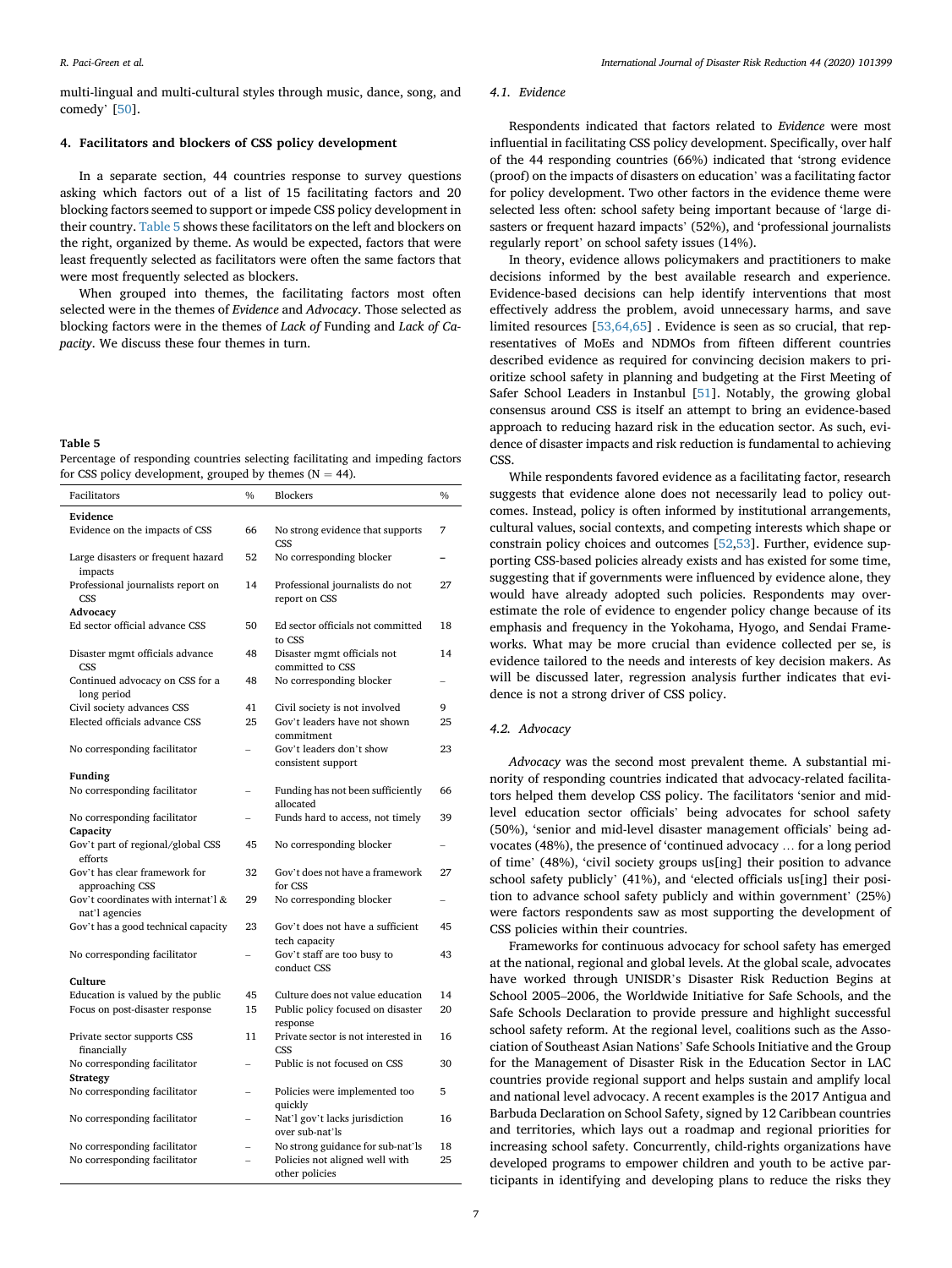face and engage in peer-to-peer education.

# *4.3. Lack of funding*

While the threats hazards pose to education is evident, dedicated and ongoing investments into safe school initiatives remains a real challenge for governments. Responding countries frequently indicated that 'government has not allocated sufficient funds' (66%) and funds were 'hard to access and not distributed on time' (39%) impeded CSS policy development.

The meaningful development of CSS policies requires large investments that are often not available, especially in low- and middleincome countries. Meaningful development of CSS policies involves redeveloping or reconstructing already established national systems, especially when efforts include addressing Pillar 1 issues of safe learning facilities.

One of the most costly elements of comprehensive school safety is the retrofit and replacement of weak schools. First, governments must take stock of existing school facilities and identify which need to be retrofit or replaced. Governments must then allocate funding and resources towards construction, with costs that can quickly reach hundreds of millions to billions of dollars. For example, in 2017, Peru's Ministry of Education commissioned a multi-hazard risk assessment on the country's school building stock. The results indicate that over \$6 billion was required to entirely replace or retrofit almost 140,000 school facilities at high risk of collapse [[54\]](#page-10-0). Securing such funding is challenging.

The re-development of existing national curricula to accommodate risk reduction and resilience education as a standardized core subject also requires substantial funding. It requires a dedicated body of education specialists to conduct longitudinal, evidence-based research to inform the design of the curriculum, text books, activities, and other learning materials. A curriculum must also be created for teacher training colleges so that those training to be teachers can learn how to effectively teach the subject. Continuing education must also be made available to teachers who may already teach risk reduction and resilience education but who have not received any formal training. Once developed, these resources must also be evaluated and improved. All of these efforts inevitably require substantial and sustained funding that have yet to be fully realized in many countries.

While the threats to education from hazards are evident, policymakers are reluctant to dedicate adequate funding towards safe school initiatives. Reluctance to fund safe school initiatives may be caused by nearsighted horizons, already limited budgetary resources, and other pressing issues that take precedent over prevention [\[55](#page-10-0)].

# *4.4. Lack of capacity*

The second strongest theme in the blockers of CSS policy development was *Lack of Capacity.* Survey results indicate that staffing and technical capacity are particularly absent. Responding countries indicated that 'the government does not have sufficient technical capacity' (45%), 'the departments and staff are too busy' to implement CSS policy (43%), and that the government 'lacked clear framework, ideas, approaches, or steps' for making school safer (27%) were blockers of CSS policy development.

These responses to the CSS baseline survey underline the importance of building local capacity and frameworks. A growing body of literature has identified limited functional and technical capacities as a deterrent across disaster risk reduction efforts [\[56](#page-10-0)]. This topic is also regularly broached at regional and global meetings. In 2014, representatives of MoEs and NDMOs at the First Meeting of Safe School Leaders identified government capacity as a leading blocker in the effort to achieve safer schools [[51\]](#page-10-0). Both the 2016 Pacific Coalition for School Safety meeting and the 2017 Caribbean School Safety Initative Roadmap identified standardized assessment tools and safe school standards as pressing needs. Furthermore, the Yokohama, Hyogo, and Sendai strategies for

disaster risk reduction each identified capacity as one of the primary vectors needed to substantially reduce disaster risk [[57\]](#page-10-0).

## **5. Regression analysis**

Although the size of the sample and limited number of response options reduces robustness of the data, regression analysis can begin to suggest the strength and directionality of correlations between facilitators and blockers, as well as other independent variables, and CSS policy development.

We used binary logistic regressions to predict the probability that a country would positively respond to the first two indicator variables. For the Enabling Environment indicator variable, regression was able to successfully classify 57% of countries that did not include DRR in the national education policy, and 86% who did, with an overall success rate of 76%. However, no independent variable was found to be a significant predictor of the presence of disaster risk reduction with the national education policy, as shown in Model 1 of Table 6. Regional differences and income differences seem not to drive the presence of this key indicator. Rather, enabling environment policies were present across a wide range of contexts.

For the Pillar 1 indicator variable capturing whether countries had funded hazard risk assessment and/or retrofit of unsafe building stock, the Model 2 logistic regression was able to successfully classify 78% of countries that did not conduct a hazard risk assessment/replacement on their school building stock, and 79% who did. The overall success rate was 78%. In this model, the independent variables of GNIPC, the LAC region, *Lack of Capacity*, and *Lack of Funding* produced significant effects, measured at the p *<* .1 level. *Lack of Funding* was a particularly strong predictor.

School risk assessment and retrofitting is a costly and technical procedure. As such, it is expected that countries with lower economic strength and those where funding and technical capacity were perceived as weak, would less often address this aspect of CSS. Risk assessments and retrofit is especially important where sudden onset hazards like earthquakes can cause immense school-related casualties. With its high seismic risk, it is also unsurprising that LAC countries are more likely to be engaging in school assessment and retrofit.

For the Pillar 2 and 3 indicator variables, which were based upon counts of guidance and training topics respectively, we used negative binomial regression. As seen in Model 3 of [Table 7](#page-8-0), none of the dependent variables were significant predictors of guidance on school disaster management. School disaster management was present in countries of high and low gross national income, across all three regions, and did not seem to be strongly influenced by the presence of CSS advocacy or evidence. Further, guidance was not stymied by a lack of technical capacity or funding. That all independent variables failed to be significant predictors was likely a result of school disaster management being closely related to disaster response, the most robust and often overemphasized element of disaster risk reduction.

The results of Model 4 in [Table 7](#page-8-0) indicate that GNIPC and the theme *Advocacy* had significant effects at the p *<* .1 level on teacher training for

#### **Table 6**

Logistic regressions predicting inclusion of DRR in national education policy and funding of risk assessment/retrofit of unsafe schools.

|                  | Model 1. DRR in National<br><b>Education Policy</b> |        | Model 2. Funding of Risk<br>Assessment and/or Retrofit |          |        |          |
|------------------|-----------------------------------------------------|--------|--------------------------------------------------------|----------|--------|----------|
|                  | B                                                   | Exp(b) | Sig.                                                   | B        | Exp(b) | Sig.     |
| <b>GNIPC</b>     | 0.000                                               | 1.000  | 0.137                                                  | 0.000    | 1.000  | $0.088*$ |
| Region: LAC      | 1.468                                               | 4.339  | 0.719                                                  | 2.662    | 14.321 | $0.068*$ |
| Region: Africa   | 1.309                                               | 3.703  | 0.255                                                  | $-1.590$ | 0.204  | 0.179    |
| Advocacy         | 0.773                                               | 2.165  | 0.697                                                  | 3.766    | 43.186 | 0.101    |
| Evidence         | 1.659                                               | 5.255  | 0.234                                                  | $-1.064$ | 0.345  | 0.404    |
| Lack of Capacity | 1.128                                               | 3.088  | 0.444                                                  | $-2.971$ | 0.051  | $0.082*$ |
| Lack of Funding  | $-0.553$                                            | 0.575  | 0.638                                                  | $-2.981$ | 0.051  | $0.027*$ |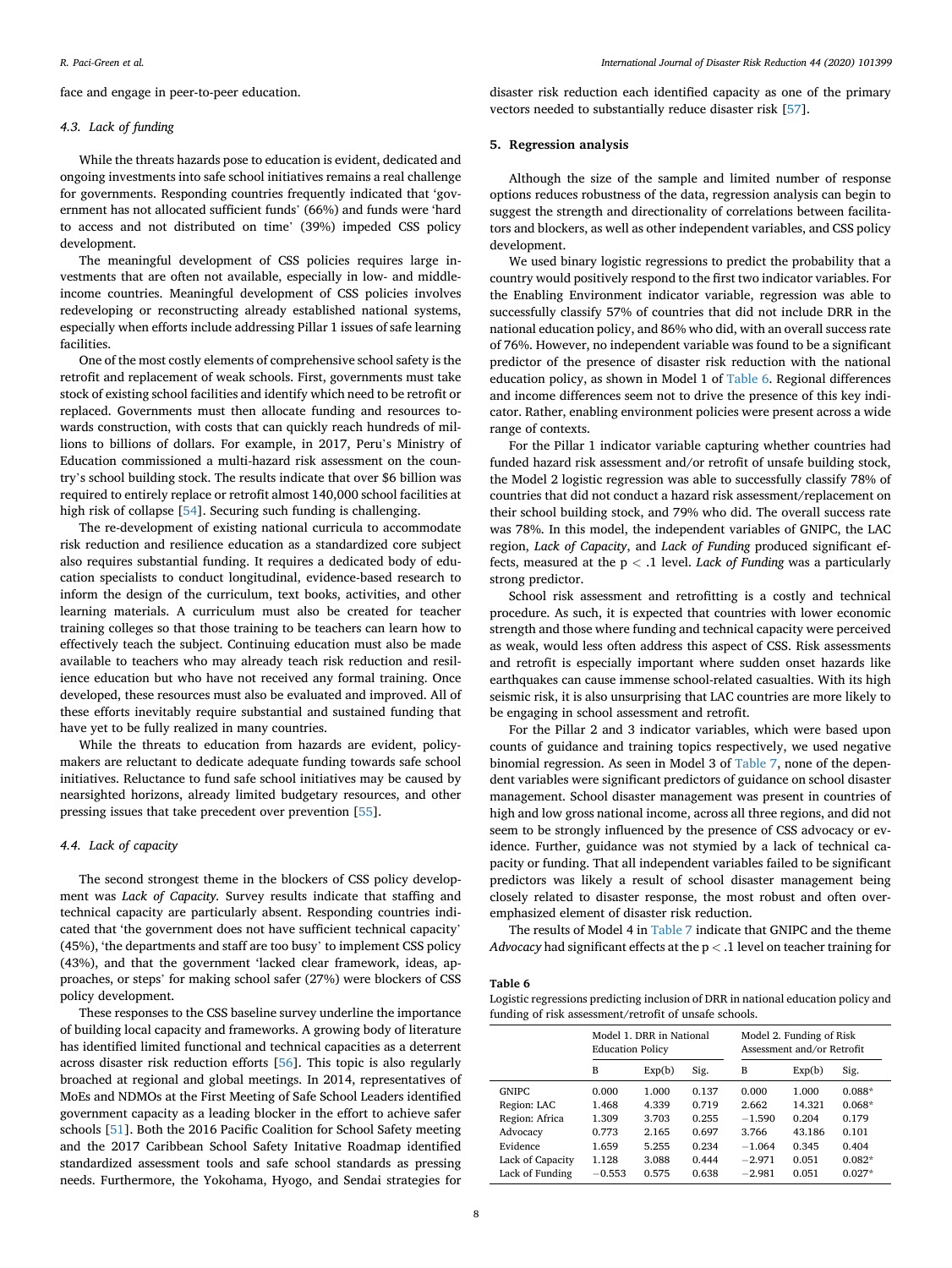<span id="page-8-0"></span>Negative binomial regressions predicting guidance on school disaster management and topics covered in teacher training.

|                  | Model 3. Guidance on School<br>Disaster Management |        | Model 4. Teacher Training<br><b>Topical Coverage</b> |          |        |          |
|------------------|----------------------------------------------------|--------|------------------------------------------------------|----------|--------|----------|
|                  | B                                                  | Exp(b) | Sig.                                                 | B        | Exp(b) | Sig.     |
| <b>GNIPC</b>     | 0.000                                              | 1.000  | 0.966                                                | 0.000    | 1.000  | $0.088*$ |
| Region: LAC      | 0.292                                              | 1.339  | 0.559                                                | 0.453    | 1.573  | 0.436    |
| Region: Africa   | $-0.074$                                           | 0.929  | 0.902                                                | 0.194    | 0.824  | 0.775    |
| Advocacy         | 0.827                                              | 2.286  | 0.391                                                | 2.346    | 10.445 | $0.055*$ |
| Evidence         | 0.098                                              | 1.103  | 0.885                                                | 0.267    | 1.306  | 0.745    |
| Lack of Capacity | $-0.393$                                           | 0.675  | 0.623                                                | $-1.077$ | 0.341  | 0.255    |
| Lack of Funding  | 0.051                                              | 1.052  | 0.932                                                | 0.022    | 1.022  | 0.975    |

DRR, climate change and resilience. As discussed above, many countries had created and implemented student curriculum on these topics. Yet many fewer had created teacher training. Wealthier countries and those with strong advocates for CSS policy were significantly more likely to have teacher training policy in place.

Developing and implementing teacher training programs requires more capital and coordination than does writing student learning modules and integrating risk reduction, climate change, or resilience education into national curriculum. Though governments approach teacher training differently, it often requires a coordinated continuing education program or a change in the requirements for teacher certification. Because governments are often restricted by the absence of financial and human resources and the ability to coordinate, they may less frequently allocate investments into teacher training programs than into curricula development.

Teachers delivering risk reduction and resilience education without having first been trained on the subject matter themselves compromises the efficacy of risk reduction and resilience education. Untrained teachers are less adequately equipped to deliver lesson plans, which reduces students' uptake of disaster risk reduction behavior and competency, and can impede students' reduction of their own vulnerability [[58,59](#page-10-0)]. Training must be provided if teachers are to become 'reflective practitioners' instead of 'technically adept deliverers of a prescribed curriculum' [[60\]](#page-10-0).

# **6. Recommendations for strengthening CSS policy**

Efforts to engender school safety involves a coordinated and systematic political effort, both internally from within MoEs and NDMOs as well as externally from development partners and civil society. Policies must be developed, funded, and implemented through a comprehensive, multi-agency, interdisciplinary effort that bolsters coordination and cooperation from the local to national scale. The following recommendations are intend to guide government leaders, development partners, and civil society advocate in reaching the CSS Framework goals of protecting children, youth and educators; ensuring educational continuity; protecting education-sector investments; and enhancing risk reduction and resilience education.

� **Collect and use risk and impact data.** Evidence was the strongest facilitating theme of CSS policy development. Two-thirds of the responding countries indicated that one or more *Evidence* facilitators influenced their policy development. However, the survey data also indicates that over a third of the countries do not systematically collect, update, or publicly share education-sector risk data. To advance CSS, governments should collect and publicly share nonsensitive data on education-sector loss. Important data include variables such as number of deaths and injuries (disaggregated by sex, ethnicity, ability, and age), infrastructure, and long-term education outcomes. Development partners and advocacy organizations can support by helping to develop education sector indicators and monitoring frameworks within countries and across regions.

Similarly, MoEs can begin or continue to partner with existing agencies to collect hazard, risk, and forecasting data. They can ensure that such data is incorporated into education sector planning and is presented to key policy makers to allow for evidence-based CSS policy development.

� **Establish focal points.** The second strongest facilitating theme was advocacy. About half of the responding countries stated that sustained advocacy from education sector officials, disaster management officials, and/or civil society facilitated CSS policy development. Furthermore, the presence of advocacy was a significant predictor of the Pillar 3 indicator policy. Yet, only about half the responding countries employed someone to oversee disaster risk reduction or education in emergencies; most did not allocate funding towards this programing.

One strategy for ensuring and sustaining advocacy can be the establishment of focal points within national, sub-national, and local MoEs and NDMOs. Advocating for CSS policy and facilitating coordination among stakeholders becomes a fundamental part of a focal points work and makes it easier for external advocate, stakeholders, and communities to raise concerns. Where such focal points already exist, governments should ensure they have sufficient time and resources to address all elements of CSS.

- � **Establish or strengthen national and subnational coordinating mechanism.** Another strategy for sustaining robust CSS advocacy may be the establishment of national coordinating mechanisms. Such coordinating mechanisms can provide a platform for developing a shared vision, setting priorities, and implementing policies and initiatives related to school safety and education in emergencies. In some contexts, the Education Cluster may be a readily available platform; in other contexts a coordinating mechanism may need to be established and supported. Focal points in MoEs, NDMOs, education sector development partners, and civil society advocates should all be invited to participate. At the subnational and local levels, coordinating mechanisms, with focal points connected to national activities, can ensure that national level plans and policies have a means of being effectively implemented at the local level. Beyond the national context, regional coalitions that amplify the successes and encourage sharing of good practice are also important platforms for sustained advocacy.
- � **Assess national school stock and retrofit/replace weak facilities.** Within CSS policies related to Pillar 1, the issue of weak school facilities is key. While over half of the responding countries have included language on education sector risk assessment in their disaster management policies, only 31% have funded the hazard risk assessment of their school building stock. Even fewer, 19%, have funded the retrofit or replacement of weak schools. Identifying and replacing unsafe schools may be the most importance of all CSS measures because doing so can save the lives of children and youth and educators. Governments that protect the physical safety of schools also can protect education sector infrastructure investments and ensure a quicker societal recovery. Thus, funding for multihazard risk assessments and the retrofit or replacement of weak schools is an important area for further governmental investment. Development partners and donors should support these efforts as the financial investment and technical capacity needs are often substantial.
- � **Limit and plan for schools as temporary evacuation centres.** The survey results indicated that only 37% of the responding countries have developed limitations on the use of schools as evacuation centres during emergencies. Unrestricted use of schools as evacuation centres can affect educational continuity, the quality of education, and student safety. As such, guidance for limiting the use of schools as evacuation centres, and for managing and reimbursing schools when they are used as such, is an area for further policy development, monitoring, and adaptation.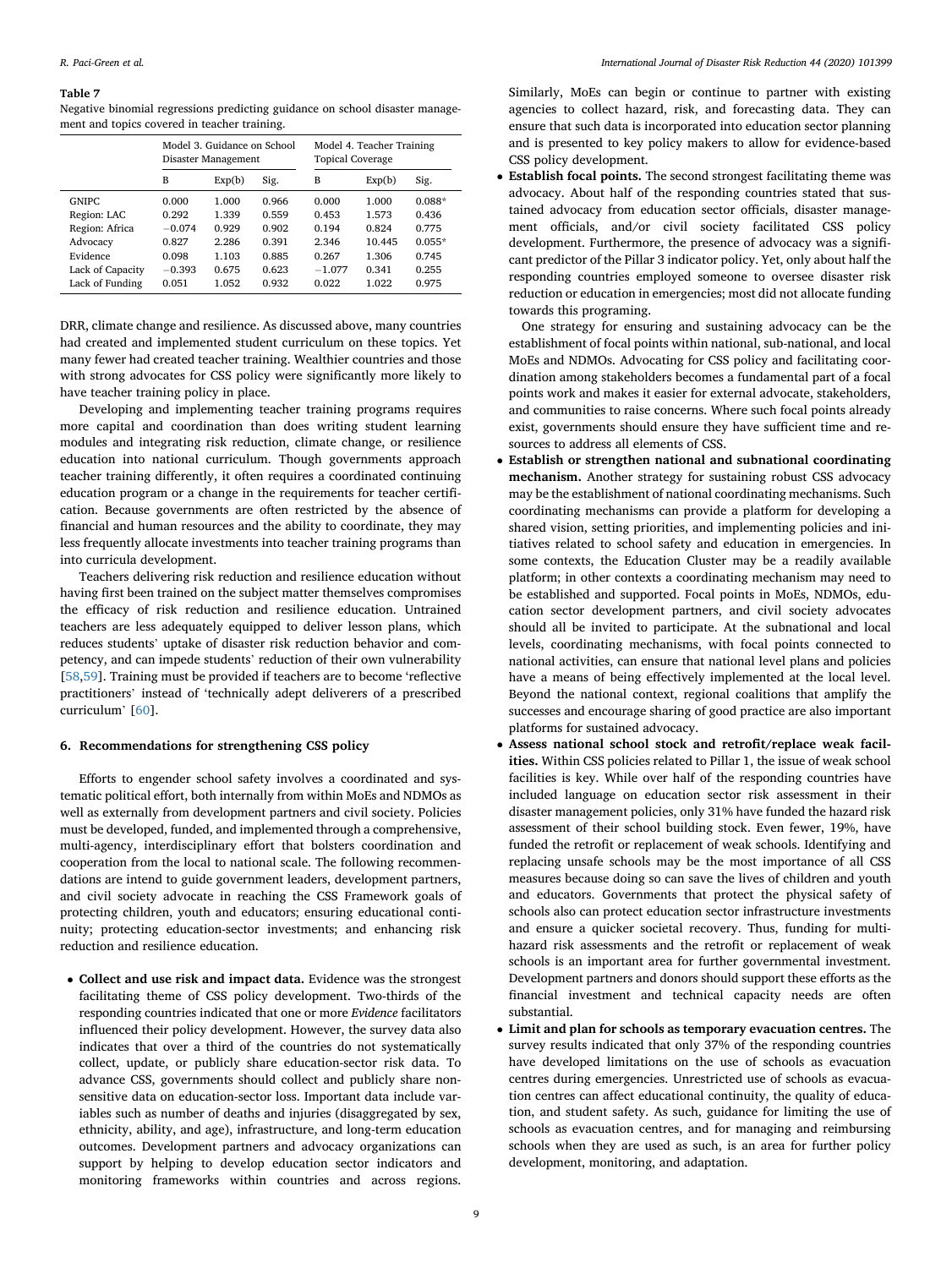- <span id="page-9-0"></span>� **Expand drills and training.** Drills are a major component of building children's competency in emergency response. They allow school occupants to practice situational awareness, including how to react during hazards and emergencies and why such actions are protective. Despite its importance, only 46% of the countries surveyed required schools to conduct periodic fire drills; only 29% provided guidance on how to conduct fire drills. Notably, only 25% covered the principles of disaster management in teacher training. To fill this gap, governments should establish policies mandating periodic fire and hazard drills. Furthermore, with the support from development partners and advocacy organizations, governments should offer training to teachers and faculty so that they can effectively develop drills and simulations for their students.
- � **Strengthen national curriculum and teacher training.** While 65% of the countries surveyed indicate that they included DRR, resilience, and climate change adaptation within the national curriculum, many of these countries have yet to comprehensively embed these subjects into the curriculum. Furthermore, only 35% included these DRR topics in teacher curriculum, meaning teachers are teaching these subjects without previous academic preparation. Thus, governments should incorporate these topics into national curriculum and match it with teacher training and professional development opportunities. The content of DRR and climate change education should go beyond response and preparedness, but should also cover topics such as the root causes of societal vulnerability, indigenous knowledge and local capacities for risk reduction [[61\]](#page-10-0). Lastly, as suggested by Merchant [[62\]](#page-10-0), DRR curriculum should also be matched with student assessments to ensure that they meet performance expectations, and that they retain information from the curriculum.

### **Acknowledgements**

The authors would like to thank the Global Facility for Disaster Reduction and Recovery (GFDRR) (grant 203016) for funding the initial collection of data, of which the third, fourth, and fifth author were a part. The authors would like to thank C&A and the C&A Foundation (grant 4436) for funding the initial analysis of the Asia-Pacific region data, in which the first author was a consultant and the third author took part. We would like to acknowledge ECHO for their funding and support of the ASEAN Safe Schools Initiative. No funding agency in the public, commercial, or not-for-profit sectors provided specific funds for the data analysis and writing of this research article.

# **Appendix A. Supplementary data**

Supplementary data to this article can be found online at [https://doi.](https://doi.org/10.1016/j.ijdrr.2019.101399)  [org/10.1016/j.ijdrr.2019.101399.](https://doi.org/10.1016/j.ijdrr.2019.101399)

## **References**

- [1] L. Peek, Children and disasters: understanding vulnerability, developing capacities, and promoting resilience — an introduction, Child. Youth Environ. 18 (1) (2008) 1–29, [https://doi.org/10.3763/ehaz.2001.0306.](https://doi.org/10.3763/ehaz.2001.0306)
- [2] N. Kar, Psychological impact of disasters on children: review of assessment and interventions, World J. Pediatr.: WJP 5 (1) (2009) 5–11, [https://doi.org/10.1007/](https://doi.org/10.1007/s12519-009-0001-x)  [s12519-009-0001-x.](https://doi.org/10.1007/s12519-009-0001-x)
- [3] Save the Children, Participatory school disaster management toolkit, Retrieved from, [https://resourcecentre.savethechildren.net/sites/default/files/documents](https://resourcecentre.savethechildren.net/sites/default/files/documents/309._sc_participatory_school_disaster_management_toolkit_2016_06_ltr.pdf) [/309.\\_sc\\_participatory\\_school\\_disaster\\_management\\_toolkit\\_2016\\_06\\_ltr.pdf,](https://resourcecentre.savethechildren.net/sites/default/files/documents/309._sc_participatory_school_disaster_management_toolkit_2016_06_ltr.pdf) 2015.
- [4] C. Kousky, Impacts of natural disasters on children, Future Child. 26 (1) (2016) 73–92. Retrieved from, <http://www.jstor.org/stable/43755231>.
- [5] [M. Petal, Disaster risk reduction education: material development, organization,](http://refhub.elsevier.com/S2212-4209(19)30540-0/sref5)  [evaluation, Reg. Dev. Dialogue J. 28 \(2\) \(2008\)](http://refhub.elsevier.com/S2212-4209(19)30540-0/sref5).
- [6] Office of the Special Representative of the Secretary-General for Children and Armed Conflict, Children and Conflict in a Changing World: Machel Study 10-Year Strategic Review, UNICEF, 2009. Retrieved from: [https://www.unicef.org/publicat](https://www.unicef.org/publications/index_49985.html)  [ions/index\\_49985.html](https://www.unicef.org/publications/index_49985.html).
- [7] [A. Anderson, J. Hofmann, P. Hyll-Larsen, The right to education for children in](http://refhub.elsevier.com/S2212-4209(19)30540-0/sref7) [emergencies, Int. Humanit. Legal Stud. 2 \(2011\) 84](http://refhub.elsevier.com/S2212-4209(19)30540-0/sref7)–126.
- [8] P. Bastidas, M. Petal, Assessing School Safety from Disasters A Global Baseline Report (No. UNISDR/GE/2013/4 – ICLUX – V1 – 1,000), United Nations

International Strategy for Disaster Reduction, 2012. Retrieved from, [https://www.](https://www.unisdr.org/files/35274_2012schoolsafetyglobalbaseline.pdf)  [unisdr.org/files/35274\\_2012schoolsafetyglobalbaseline.pdf](https://www.unisdr.org/files/35274_2012schoolsafetyglobalbaseline.pdf).

- [9] S.I.A. Dwiningrum, Developing school resilience for disaster mitigation: a confirmatory factor analysis, Disaster Prev. Manag.: Int. J. 26 (4) (2017) 437–451, <https://doi.org/10.1108/DPM-02-2017-0042>.
- [10] [A. Fothergill, L. Peek, Children of Katrina, University of Texas Press, Austin, TX,](http://refhub.elsevier.com/S2212-4209(19)30540-0/sref10) [2015](http://refhub.elsevier.com/S2212-4209(19)30540-0/sref10).
- [11] C. Mudavanhu, The impact of flood disasters on child education in Muzarabani District, Zimbabwe, Jàmbá: J. Disaster Risk Stud. 6 (1) (2014) 8, https://doi.org/ [10.4102/jamba.v6i1.138.](https://doi.org/10.4102/jamba.v6i1.138)
- [12] T.M.T. Tong, R. Shaw, Y. Takeuchi, Climate disaster resilience of the education sector in Thua Thien Hue Province, central Vietnam, Nat. Hazards 63 (2) (2012) 685–709, [https://doi.org/10.1007/s11069-012-0178-5.](https://doi.org/10.1007/s11069-012-0178-5)
- [13] C. Wright, C. Mannathoko, M. Pasic, Child friendly schools, United Nations Childrens Fund, Retrieved from, [https://www.unicef.org/publications/files/Chil](https://www.unicef.org/publications/files/Child_Friendly_Schools_Manual_EN_040809.pdf) [d\\_Friendly\\_Schools\\_Manual\\_EN\\_040809.pdf](https://www.unicef.org/publications/files/Child_Friendly_Schools_Manual_EN_040809.pdf), 2009.
- [14] GCPEA, Education under attack 2018. A report of the global coalition to protect education from attack, Retrieved from, [http://eua2018.protectingeducation.](http://eua2018.protectingeducation.org/#introduction) [org/#introduction](http://eua2018.protectingeducation.org/#introduction), 2018.
- [15] P. Bastidas, School Safety Baseline Study, United Nations International Strategy for Disaster Reduction (UNISDR), 2011. Retrieved from, [https://www.unisdr.org/we/i](https://www.unisdr.org/we/inform/publications/23587)  [nform/publications/23587.](https://www.unisdr.org/we/inform/publications/23587)
- [16] R. Paci-Green, G. Vigneaux, S. Jensen, M. Petal, Developing and implementing comprehensive school safety policy, Retrieved from, [https://www.preventionweb.](https://www.preventionweb.net/publications/view/61521)  [net/publications/view/61521](https://www.preventionweb.net/publications/view/61521), 2018.
- [17] IFC, Disaster and Emergency Preparedness: Guidance for Schools, World Bank, Washington, D.C, 2010. Retrieved from, [https://openknowledge.worldbank.org](https://openknowledge.worldbank.org/handle/10986/17669) [/handle/10986/17669.](https://openknowledge.worldbank.org/handle/10986/17669)
- [18] ASEAN, Common Framework for Comprehensive School Safety, Association of South East Nations, 2016. Retrieved from, [https://aseansafeschoolsinitiative.org/](https://aseansafeschoolsinitiative.org/asean-common-framework-for-comprehensive-school-safety-2/)  [asean-common-framework-for-comprehensive-school-safety-2/.](https://aseansafeschoolsinitiative.org/asean-common-framework-for-comprehensive-school-safety-2/)
- [19] GADRRRES, & UNISDR, Comprehensive school safety: a global framework in support of the global alliance for disaster risk reduction and resilience in the education sector. Global Alliance for Disaster Risk Reduction in the Education Sector (GADRRRES) and the United Nations Office for Disaster Risk Reduction (UNISDR), Retrieved from, [https://www.unisdr.org/files/51335\\_cssbooklet201](https://www.unisdr.org/files/51335_cssbooklet2017updated.pdf) [7updated.pdf,](https://www.unisdr.org/files/51335_cssbooklet2017updated.pdf) 2017.
- [20] D.R. Thomas, A general inductive approach for analyzing qualitative evaluation data, Am. J. Eval. 27 (2) (2006) 237–246, [https://doi.org/10.1177/](https://doi.org/10.1177/1098214005283748)  [1098214005283748.](https://doi.org/10.1177/1098214005283748)
- [21] D. Levac, H. Colquhoun, K.K. O'Brien, Scoping studies: advancing the methodology, Implement. Sci.: IS 5 (2010) 69, [https://doi.org/10.1186/1748-](https://doi.org/10.1186/1748-5908-5-69) [5908-5-69](https://doi.org/10.1186/1748-5908-5-69).
- [22] B.J. Gerber, Disaster management in the United States: examining key political and policy challenges, Policy Stud. J. 35 (2) (2007) 227–238, [https://doi.org/10.1111/](https://doi.org/10.1111/j.1541-0072.2007.00217.x)  [j.1541-0072.2007.00217.x](https://doi.org/10.1111/j.1541-0072.2007.00217.x).
- [23] ODI, Financing Disaster Risk Reduction: A 20 Year Story of International Aid, Overseas Development Institute, 2013. Retrieved from, [https://www.odi.org/si](https://www.odi.org/sites/odi.org.uk/files/odi-assets/publications-opinion-files/8574.pdf)  [tes/odi.org.uk/files/odi-assets/publications-opinion-files/8574.pdf](https://www.odi.org/sites/odi.org.uk/files/odi-assets/publications-opinion-files/8574.pdf).
- [24] UNDP, Capacity Development for Disaster Risk Reduction, United Nations Development Program, 2010. Retrieved from, [https://www.preventionweb.net/p](https://www.preventionweb.net/publications/view/25951)  [ublications/view/25951.](https://www.preventionweb.net/publications/view/25951)
- [25] J. Baez, A. de la Fuente, I. Santos, Do natural Disasters Affect Human Capital? An Assessment based on Existing Empirical Evidence, 2010 (IZA Discussion Paper No. 5164). Retrieved from Institute for the Study of Labor (IZA) website: [https://eco](https://econpapers.repec.org/paper/izaizadps/dp5164.htm)  [npapers.repec.org/paper/izaizadps/dp5164.htm](https://econpapers.repec.org/paper/izaizadps/dp5164.htm).
- [26] Willis Towers Watson, Sustaining the Gains: Feasibility of Risk Financing for Education: Shocks and Disruptions to Education, and Quantification of Impacts, Start Network, Save the Children, & Overseas Development Institute as part of the Global Partnershi for Education, 2017. Retrieved from, [http://docplayer.net/](http://docplayer.net/95988049-Sustaining-the-gains.html) [95988049-Sustaining-the-gains.html.](http://docplayer.net/95988049-Sustaining-the-gains.html)
- [27] [Vanuatu Ministry of Education, Vanuatu Minimum Quality Standards for Primary](http://refhub.elsevier.com/S2212-4209(19)30540-0/sref27)  [Schools. Government of the Republic Vanuatu. Document Submitted to Save the](http://refhub.elsevier.com/S2212-4209(19)30540-0/sref27)  [Children as Part of the CSS Baseline Survey, 2012.](http://refhub.elsevier.com/S2212-4209(19)30540-0/sref27)
- [28] [Nepal Ministry of Education, Guidelines for Developing Type Designs for Schools](http://refhub.elsevier.com/S2212-4209(19)30540-0/sref28)  [Buildings in Nepal. Document Submitted as Part of the CSS Baseline Survey, 2016.](http://refhub.elsevier.com/S2212-4209(19)30540-0/sref28)
- [29] S.A. Bartels, M.J. VanRooyen, Medical complications associated with earthquakes, The Lancet 379 (9817) (2012) 748–757, [https://doi.org/10.1016/S0140-6736\(11\)](https://doi.org/10.1016/S0140-6736(11)60887-8)  [60887-8.](https://doi.org/10.1016/S0140-6736(11)60887-8)
- [30] MEC, Lic. elena caballero Ministerio de Educación y Ciencias. Experiencia [Paraguay. Paraguay Ministry of Education. Document submitted as part of the CSS](http://refhub.elsevier.com/S2212-4209(19)30540-0/sref30)  [Baseline Survey, 2017](http://refhub.elsevier.com/S2212-4209(19)30540-0/sref30).
- [31] GADRRRES, Guiding local governments to strengthen unsafe schools in Japan. GADRRRES comprehensive school safety policy case studies series, Retrieved from, <https://www.preventionweb.net/publications/view/61551>, 2017.
- [32] Save the Children, Limiting and planning for schools as temporary evacuation centres in emergencies, Retrieved from, [https://www.preventionweb.net/publ](https://www.preventionweb.net/publications/view/55716)  [ications/view/55716,](https://www.preventionweb.net/publications/view/55716) 2017.
- [33] Republic of the Philippines, An act mandating the provision of emergency relief and protection for children before, during, and after disasters and other emergency situations. Republic Act No. 10821, Retrieved from, [https://www.senate.gov.](https://www.senate.gov.ph/republic_acts/ra%2010821.pdf)  [ph/republic\\_acts/ra%2010821.pdf](https://www.senate.gov.ph/republic_acts/ra%2010821.pdf), 2015.
- [34] G. Fernandez, R. Shaw, Youth participation in disaster risk reduction through science clubs in the Philippines, Disasters 39 (2) (2015) 279–294, https://doi.org, [10.1111/disa.12100.](https://doi.org/10.1111/disa.12100)